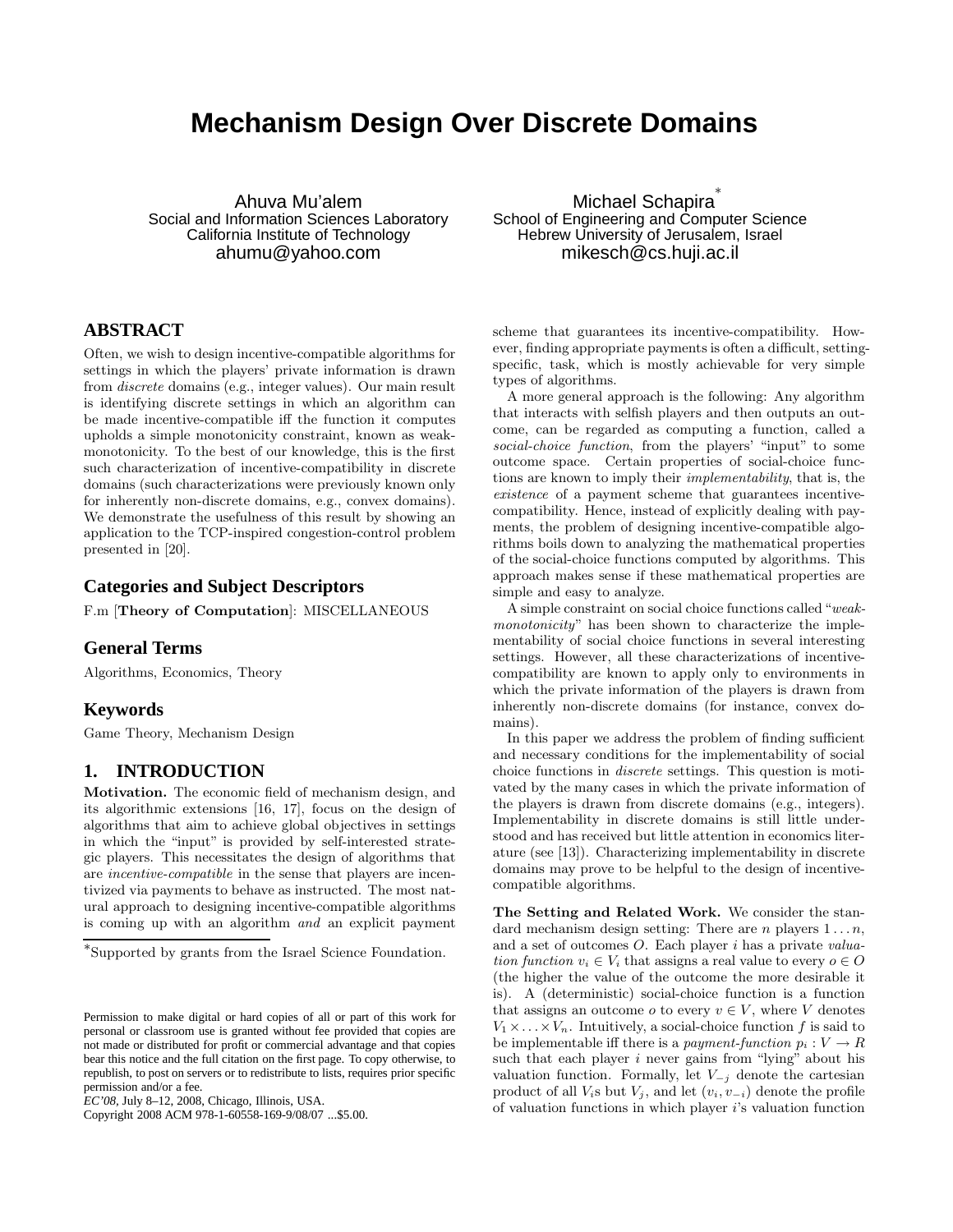is  $v_i \in V_i$ , and the other players' valuation functions are as specified by  $v_{-i} \in V_{-i}$ . Then, f is *implementable* iff there is a payment function  $p_i$  such that for every  $i \in [n]$ , for every  $v_{-i} \in V_{-i}$ , and for every  $v_i, v'_i \in V_i$ ,

$$
v_i(f(v_i, v_{-i})) - p_i(v_i, v_{-i}) \ge v_i(f(v'_i, v_{-i})) - p_i(v'_i, v_{-i}).
$$

An algorithm is incentive-compatible (in dominant strategies) if the social-choice function it computes is implementable.

Rochet [18] has shown that any social-choice function is implementable iff a constraint called "cycle monotonicity" holds. Hence, it is possible to show that an algorithm is incentive-compatible by proving that the social-choice function it computes upholds cycle monotonicity. Indeed, recently Lavi and Swamy [11] have done so in the context of a simple scheduling problem (over severely restricted discrete domains). However, in general, resorting to this technique tends to be quite complicated and cumbersome. For this reason, researchers seek characterizations of implementability that are simpler to analyze (and thus more useful in the design of incentive-compatible algorithms). Bikhchandani et al. [3] proposed the simple weak-monotonicity constraint: A social-choice function  $f$  is said to be weakly-monotone if for every  $i \in [n]$ , for every  $v_{-i} \in V_{-i}$ , and for every  $v_i, v'_i \in V_i$ , such that  $f(v_i, v_{-i}) = o_1$  and  $f(v'_i, v_{-i}) = o_2$  it holds that

$$
v_i(o_1) + v'_i(o_2) \ge v_i(o_2) + v'_i(o_1).
$$

Informally, f is said to be strongly-monotone if this inequality is always strict (see [10] for the formal definition). Observe that unlike the definition of implementability, the definition of weak-monotonicity does not involve a payment function. It is easy to show that weak monotonicity is always necessary for the implementability of a social-choice function (e.g., [3]) but that it is not always sufficient. Weak and strong monotonicity have proven to be very useful in various mechanism design settings, see e.g., [12, 2, 8, 10, 15, 5, 4].

We shall call a domain of valuation functions  $V = V_1 \times$  $\ldots \times V_n$  a weak-monotonicity domain if weak-monotonicity is both sufficient and necessary for implementability. [3, 9] present some canonical examples of weak-monotonicity domains. Saks and Yu [19] extended these results by showing that if each  $V_i$  is convex then  $V$  is a weak-monotonicity domain. Monderer [14] has taken this an additional step forward by essentially showing that this is true even if the closure of each  $V_i$  is convex<sup>1</sup>. All the aforementioned results apply to non-discrete domains only (convex domains etc.).

Our Contribution. We exhibit (in Section 2) the first family of discrete weak-monotonicity domains (to the best of our knowledge), which we term Monge domains. The proof that Monge domains are indeed weak-monotonicity domains takes advantage of the two dimensional version of submodularity (see [6]) that holds for this kind of domains (expressed by Monge matrices, hence the name). We highlight several properties of Monge domains that are useful from a mechanism design perspective and demonstrate their applicability in the context of the TCP-inspired congestion-control setting presented in [20] (in Section 3). In this congestioncontrol setting each strategic player ("flow") wants to transmit packets along a fixed path in a network in which the nodes are non-strategic routers. Routers drop packets using fair queuing [7] if the network becomes congested. The flows must decide on their transmission rates, and wish to maximize their throughput. We exploit the Monge structure of this domain to prove that the social-choice function that optimizes the max-min fairness value is implementable.

Finally (in Section 4), we present some simple discrete domains that are not weak-monotonicity domains, like integer grid domains. For these domains we show that despite the fact that weak-monotonicity does not imply the implementability of social-choice functions, strong-monotonicity is sufficient for implementability.

## **2. MONGE DOMAINS AND MECHANISM DESIGN**

### **2.1 Monge Domains and Alignment**

In order to define Monge domains we must first explain what Monge matrices are:

DEFINITION 1. A matrix  $A = (a_{r,c})_{r \in [R], c \in [C]}$  is a Monge matrix if for every integers  $1 \leq r < r' \leq R$  and  $1 \leq c <$  $c' \leq C$  it holds that  $a_{r,c} + a_{r',c'} \geq a_{r,c'} + a_{r',c}$ .

So, Monge matrices are simply matrices for which a simple inequality holds (for every two diagonals). These inequalities can be regarded as a two-dimensional version of submodularity (e.g. [6]). One of the useful properties of Monge matrices is that it is easy to verify, for any given matrix, whether it is a Monge matrix (as implied by the following proposition).

PROPOSITION 2.1. [6] A matrix  $A = (a_{r,c})_{r \in [R], c \in [C]}$  is a Monge matrix iff for every integers  $1 \leq r < R$  and  $1 \leq c < C$ it holds that  $a_{r,c} + a_{r+1,c+1} \ge a_{r,c+1} + a_{r+1,c}$ .

That is, in order to verify whether a matrix is a Monge matrix it is sufficient to go over adjacent entries and check whether a simple inequality holds.

DEFINITION 2. A domain  $V = V_1 \times \ldots \times V_n$  is a Monge domain if for every  $i \in [n]$  there is an order over the outcomes in  $O$   $o_1, o_2, \ldots$  and an order over the valuation functions in  $V_i$   $v_i^1, v_i^2, \ldots$ , such that the matrix  $A = (a_{r,c})$  in which  $a_{r,c} = v_i^c(o_r)$  is a Monge matrix. We shall refer to A as a Monge matrix corresponding to  $V_i$ . Let  $\leq_{A(O)}$  and  $\leq_{A(V_i)}$  denote the orders over O and  $V_i$ , respectively (that is,  $o \leq_{A(O)} o'$  if the row in A that corresponds to o comes before the row that corresponds to  $o'$ , or if it is the same row.  $\leq_{A(V_i)}$  is defined in an analogous way).

REMARK 2.2. Observe that the definition of Monge domains requires each  $V_i$  to be finite. It is easy to extend our definitions and results to  $V_i$ s of infinite size.

Alignment is a property of social-choice functions that shall play a major role in our proofs.

DEFINITION 3. A social-choice function  $f$  is said to be aligned with a Monge domain  $V$  if the following holds: For every  $i \in [n]$ , and for every  $v_{-i} \in V_{-i}$ , there is a Monge matrix A that corresponds to  $V_i$ , such that for every  $v_i \leq_{A(V_i)} v'_i$ it holds that  $f(v_i, v_{-i}) \leq_{A(O)} f(v'_i, v_{-i}).$ 

<sup>&</sup>lt;sup>1</sup>Monderer basically shows that the closure of each  $V_i$  is convex IFF weak monotonicity characterizes implementability for *randomized* mechanisms. In this paper (as in previous works) we deal with *deterministic* mechanisms.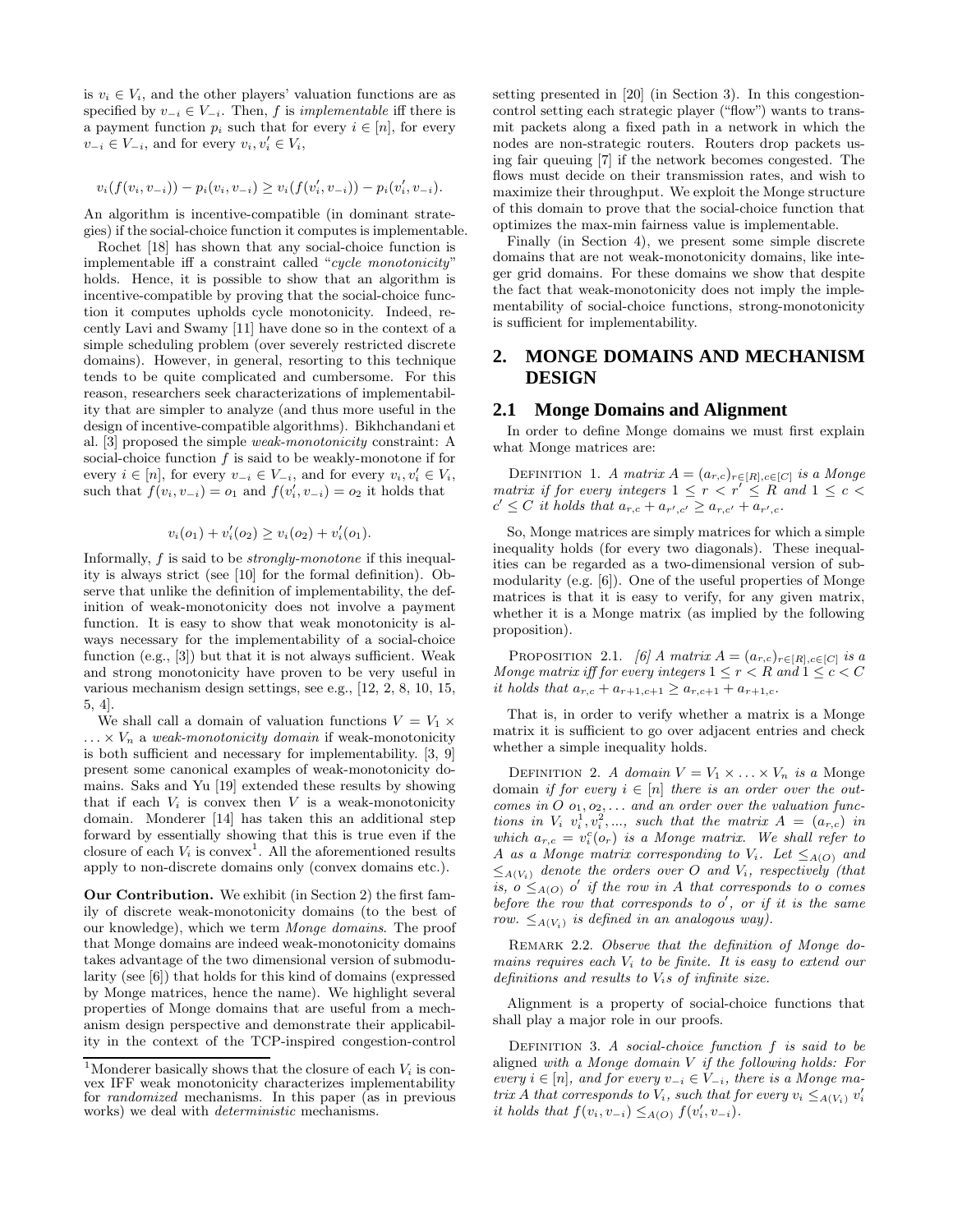Like Monge matrices, alignment also has a simple interpretation: A social-choice function is aligned with a Monge domain if its output is "non-decreasing" (when looking at the corresponding Monge matrix). This simple interpretation is explained in Figure 2.1.



Figure 1: This example depicts an aligned social choice function  $f$  defined over a Monge domain. For a fixed  $v_{-i}$  there is a Monge matrix, such that the rows represent outcomes, the columns represent valuation functions in  $V_i$ , and  $v_i^j(o^r) + v_i^{j+1}(o^{r+1}) \geq$  $v_i^j(o^{r+1}) + v_i^{j+1}(o^r)$  for every  $r, j$ .  $f$  must be such that the outcomes chosen for the different valuations (denoted by stars) are downwards sloping

### **2.2 Monge Domains are Weak-Monotonicity Domains**

Our main result is the following theorem:

THEOREM 2.3. Any Monge Domain is a weak-monotonicity domain.

We first provide an overview of the proof of Theorem 2.3: Recall that any implementable function is weakly-monotone. So, in order to prove that a Monge domain is a weak-monotonicity domain one must show that weak-monotonicity of a socialchoice function implies its implementability. Our proof that any weakly-monotone social-choice function is implementable consists of 3 main steps:

- We start by proving a lemma we call the "Shifting Lemma". This lemma is of great use to us throughout the proof of Theorem 2.3.
- Using the Shifting Lemma, we show that any aligned social-choice function is implementable. We do so by proving that for any aligned social-choice function cyclemonotonicity holds (recall that cycle-monotonicity is sufficient for implementability). This intermediate step in the proof is of independent interest – it shows that one can prove the implementability of a social choice function by proving that it is aligned (a technique we shall use in our application, described in Section 3).

• After showing that any aligned social-choice function is implementable, we go on to showing that any weaklymonotone social-choice function is implementable. This too requires the use of both the Shifting Lemma and cycle-monotonicity.

PROOF. We shall now present the terminology necessary to state and prove the Shifting Lemma.

DEFINITION 4. For any k-tuple  $v_i^{1...k} = v_i^1, \ldots, v_i^k$  of different valuation functions in  $V_i$  and any k-tuple  $o^{1...k}$  =  $o_1, ..., o_k$  of outcomes in O, we define:

$$
Value[(v_i^{1...k}, o^{1...k}] = \sum_{r=1}^{k} v_i^r(o^r).
$$

Let  $i \in [n]$ , let  $v_i \in V_i$ , let  $v_i^{1...k} = v_i^1, \ldots, v_i^k$  be a k-tuple of valuation functions in  $V_i$ , and let f be a social choice function. We denote by  $f(v_i^{1...k}, v_{-i})$  the k-tuple of outcomes in  $O f(v_i^1, v_{-i}) \dots f(v_i^k, v_{-i})$ . Let  $o^{1...k} = o_1, ..., o_k$  be a ktuple of outcomes in O. We let  $\Pi[o^{1...k}]$  denote the set of all  $k$ -tuples of outcomes in  $O$  that are obtained by permuting the elements in  $o^{1...k}$ .

DEFINITION 5. A social-choice function  $f$  is said to uphold cycle-monotonicity if for every  $i \in [n]$ , for every  $v_{-i} \in$  $V_{-i}$ , for every positive integer  $k \leq |V_i|$ , for every k-tuple  $v_i^{1...k} = v_i^1, \ldots, v_i^k$  of different valuation functions in  $V_i$ , and for every  $\pi \in \Pi[f(v_i^{1...k}, v_{-i})],$  it holds that:

$$
Value[v_i^{1...k}, f(v_i^{1...k}, v_{-i})] \geq Value[v_i^{1...k}, \pi].
$$

REMARK 2.4. Observe that weak-monotonicity is a version of cycle-monotonicity in which k equals 2.

LEMMA 1. [Shifting Lemma] Fix  $r \in [n]$ , and integer  $k \geq 1$ . Let A be a Monge matrix corresponding to  $V_r$ . Let  $v_r^{1...k} = v_r^1, \ldots, v_r^k$  be a k-tuple of different valuation functions in  $V_r$  such that  $v_i^r \leq_{A(V_r)} \ldots \leq_{A(V_r)} v_r^k$  (since r is fixed, for simplicity we shall refer to these valuation functions as  $v^{1...k} = v^1, \ldots, v^k$ ). Let  $o^{1...k} = o_1, \ldots, o_k$  be a k-tuple of outcomes in O such that if  $o_j \leq_{A(O)} o_i$  for some  $i < j$  then  $v^{i}(o_i) + v^{j}(o_j) = v^{i}(o_j) + v^{j}(o_i)$ . Let  $\pi^0 = \pi^0_1, ..., \pi^0_k$  be the permutation in  $\Pi[o^{1...k}]$  such that  $\pi_1^0 \leq_{A(O)} \ldots \leq_{A(O)} \pi_k^0$ . Then,

$$
Value[v^{1...k}, o^{1...k}] = Value[v^{1...k}, \pi^0.]
$$

PROOF. [Sketch] Let  $1 \leq m \leq k$  be the index of the smallest element in  $o_1, ..., o_k$  (according to  $\leq_{A(O)}$ ). Consider the k-tuple of outcomes  $o'^{1...k} = o'_1, ..., o'_k$  such that  $o'_1 = o_m$ ,  $o'_m = o_1$ , and for every  $i \notin \{1, m\}$   $o'_i = o_i$ . Observe that it must hold that  $Value[v^{1...k}, o^{1...k}] = Value[v^{1...k}, o'^{1...k}]$  (if  $m = 1$  then this is obvious, if  $m > 1$  this is due to the fact that  $v^1(o_1) + v^m(o_m) = v^1(o_m) + v^m(o_1)$ . We shall now prove that  $o'^{1...k}$  too has the property that if  $o'_j \leq_{A(O)} o'_i$  for some  $i < j$  then  $v^{i}(o'_{i}) + v^{j}(o'_{j}) = v^{i}(o'_{j}) + v^{j}(o'_{i})$ . Since, this property holds for  $o^{1...k}$ , and  $o'^{1...k}$  only differs from  $o^{1...k}$  in (at most) two coordinates, and since  $o'_1$  is smaller than any other outcome, it is easy to see that it suffices to handle the two following cases:

• Case 1: Consider some  $1 \lt i \lt m$  such that  $o_1 =$  $o'_m \leq_{O(A)} o'_i$ . Due to the fact that A is a Monge matrix it must hold that  $v^{i}(o'_{i}) + v^{m}(o'_{m}) \leq v^{i}(o'_{m}) + v^{m}(o'_{i}).$ We wish to show that this inequality is an equality.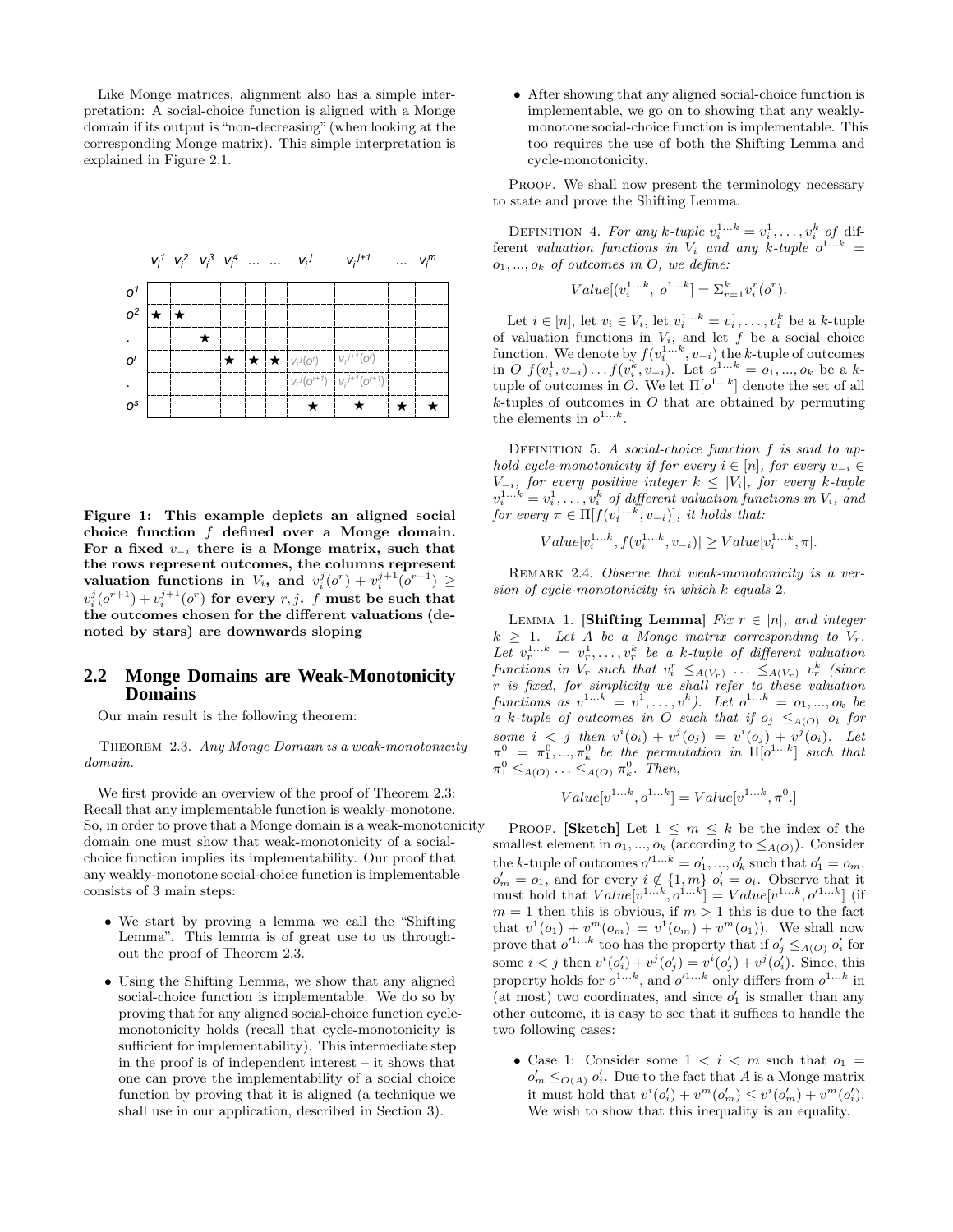Assume, by contradiction, that

$$
v^{i}(o'_{i}) + v^{m}(o'_{m}) < v^{i}(o'_{m}) + v^{m}(o'_{i}).
$$

Since  $o_m \leq_{A(o)} o_i$  and  $i < m$ , we know that

$$
v^{i}(o'_{i}) + v^{m}(o'_{1}) = v^{i}(o_{i}) + v^{m}(o_{m}) =
$$
  

$$
v^{i}(o_{m}) + v^{m}(o_{i}) = v^{i}(o'_{1}) + v^{m}(o'_{i}).
$$

A simple calculation (subtracting the second inequality from the first) shows that

$$
v^{i}(o'_{m}) + v^{m}(o'_{1}) > v^{i}(o'_{1}) + v^{m}(o'_{m}).
$$

However, since  $o'_1 \leq_{A(O)} o'_m$  ( $o'_1$  is the smallest element), and  $v^i \leq_{A(V_r)} v^m$  this is a contradiction to the fact that A is a Monge matrix.

• Case 2: Consider some  $i > m$  such that  $o'_i \leq_{A(O)} o'_m$ . Due to the fact that A is a Monge matrix it must hold that  $v^m(o'_m) + v^i(o'_i) \le v^m(o'_i) + v^m(o'_m)$ . We wish to show that this inequality is an equality. Assume, by contradiction, that

$$
v^{m}(o'_{m}) + v^{i}(o'_{i}) < v^{m}(o'_{i}) + v^{i}(o'_{m}).
$$

Since  $o_i = o'_i \leq_{A(O)} o'_m = o_1$  and  $1 < i$ , we know that

$$
v^{1}(o'_{m}) + v^{i}(o'_{i}) = v^{1}(o_{1}) + v^{i}(o_{i}) =
$$
  

$$
v^{1}(o_{i}) + v^{i}(o_{1}) = v^{1}(o'_{i}) + v^{m}(o'_{m}).
$$

A simple calculation shows that the two previous inequalities imply that

$$
v^{1}(o'_{m}) + v^{m}(o'_{i}) > v^{1}(o'_{i}) + v^{m}(o'_{m}).
$$

However, since  $o'_i \leq_{A(O)} o'_m$ , and  $v^1 \leq_{A(V_r)} v^i$  this is a contradiction to the fact that A is a Monge matrix.

So, we now have a new k-tuple  $o'^{1...k}$ , that has the same value as  $o^{1...k}$ , that maintains the same properties as  $o^{1...k}$ , and that has the smallest element in  $o^{\overline{1}...k}$  as its first element. We now consider the k-tuple  $o''^{1...k}$ , that is identical to  $o'^{1...k}$ , with the exception that second smallest element in  $o'^{1...k}$  is replaced with  $o'_2$ . That is,  $o''^{1...k}$  has the smallest element as its first element, and the second smallest element as its second element. Similar arguments to the ones shown before imply that  $o''^{1...k}$  has the same value as  $o'^{1...k}$  and maintains the same properties. We continue shifting elements in this fashion until we reach  $\pi_o$ . Since the value is preserved throughout these different shifts, the lemma fol $lows.$   $\Box$ 

We use the Shifting Lemma to prove the following lemma:

Lemma 2. Any social-choice function that is aligned with a Monge domain is implementable.

PROOF. Let  $f$  be a social choice function that is aligned with a Monge domain. Assume that  $f$  is not implementable. In this case, it must be that  $f$  does not uphold cycle-monotonicity. That is, there is some  $r \in [n]$ , some  $v_{-r} \in V_{-r}$ , some k-tuple  $v_r^{1...k} = v_r^1, \ldots, v_r^k$  of different valuation functions in  $V_r$ , and some  $\pi \in \Pi[f(v_r^{1...k}, v_{-r})]$  such that  $Value[v_r^{1...k}, f(v_r^{1...k}, v_{-r})]$  <  $Value[v_r^{1...k}, \pi]$ . Choose  $\pi^* = \pi_1^*, ..., \pi_k^*$  be the permutation in  $\Pi[f(v_r^{1...k}, v_{-r})]$  for which  $Value[v_r^{1...k}, \pi^*]$  is maximized. So,

$$
Value[v_r^{1...k}, f(v_r^{1...k}, v_{-r})] <
$$

$$
Value[v_r^{1...k}, \pi] \leq Value[v_r^{1...k}, \pi^*]
$$

If there are some  $i < j$  such that  $\pi_j^* \leq_{A(O)} \pi_i^*$  it holds that  $v_r^i(\pi_i^*) + v_r^j(\pi_j^*) = v_r^i(\pi_j^*) + v_r^j(\pi_i^*)$ . This is because A is a Monge matrix and so  $v_r^i(\pi_i^*) + v_r^j(\pi_j^*) \leq v_r^i(\pi_j^*) + v_r^j(\pi_i^*).$ If this inequality is strict then we get a permutation with a strictly higher value than  $\pi^*$  by substituting  $\pi_i^*$  and  $\pi_j^*$ . This would contradict the definition of  $\pi^*$ .

So,  $\pi^*$  is a permutation for which the conditions specified by the Shifting Lemma hold. Therefore,  $\pi^*$  has the same value as the permutation in  $\Pi[f(v_r^{1...k}, v_{-r})]$  in which the elements are ordered from low to high. However, this permutation is precisely  $f(v_r^{1...k}, v_{-r})$ , because f is aligned with A, and so

$$
Value[v_r^{1...k}, f(v_r^{1...k}, v_{-r})] = Value[v_r^{1...k}, \pi^*].
$$

A contradiction.  $\Box$ 

Now, consider a social-choice function  $f$  for which weakmonotonicity holds. We shall conclude the proof of the theorem by showing that cycle-monotonicity holds for this f. Assume, by contradiction, that it does not. Then, there is some  $r \in [n]$ , some  $v_{-r} \in V_{-r}$ , some k-tuple  $v_r^{1...k} =$  $v_r^1, \ldots, v_r^k$  of different valuation functions in  $V_r$ , and some  $\pi \in \prod[f(v_r^{1...k}, v_{-r})]$  such that  $Value[v_r^{1...k}, f(v_r^{1...k}, v_{-r})]$  $Value[v_r^{1...k}, \pi]$ . Let  $\pi^0 = \pi_1^0, ..., \pi_k^0$  be the permutation in  $\Pi[f(v_r^{1...k}, v_{-r})]$  such that  $\pi_1^0 \leq_{A(O)} \ldots \leq_{A(O)} \pi_k^0$ . Lemma 2 implies that  $\pi^0$  has the highest value out of all the permutations in  $\Pi[f(v_r^{1...k}, v_{-r})]$ . (This is the permutation that describes the output of an aligned function. For such functions Lemma 2 shows that cycle-monotonicity holds.)

Let us denote the k-tuple of elements  $f(v_r^{1...k}, v_{-r})$  by  $o_1, ..., o_k$ . Because of the fact that A is a Monge matrix, for every  $i < j$  and  $o_j \leq_{A(O)} o_i$  it holds that  $v_r^i(o_j) + v_r^j(o_i) \leq$  $v_r^i(o_i) + v_r^j(o_j)$ . However, the weak-monotonicity of f implies that this inequality also holds in the opposite direction:  $v_r^i(o_j) + v_r^j(o_i) \geq v_r^i(o_i) + v_r^j(o_j)$ . Therefore, for every  $i < j$  and  $o_j \leq_{A(O)} o_i$  it holds that  $v_r^i(o_j) + v_r^j(o_i) =$  $v_r^i(o_i) + v_r^j(o_j)$ . This means that we can use the Shifting Lemma to show that the value of  $f(v_r^{1...k}, v_{-r})$  is the same as the value of  $\pi^0$ . Since  $\pi^0$  has the highest value out of the all permutations in  $\Pi[f(v_r^{1...k}, v_{-r})]$  this contradicts the fact that  $Value[v_r^{1...k}, f(v_r^{1...k}, v_{-r})] < Value[v_r^{1...k}, \pi]$ .

# **3. APPLICATION: CONGESTION CONTROL GAMES**

We shall now apply the concepts and tools presented in Section 2 to the (discretized version) of the TCP-inspired congestion-control setting presented in [20]: We are given a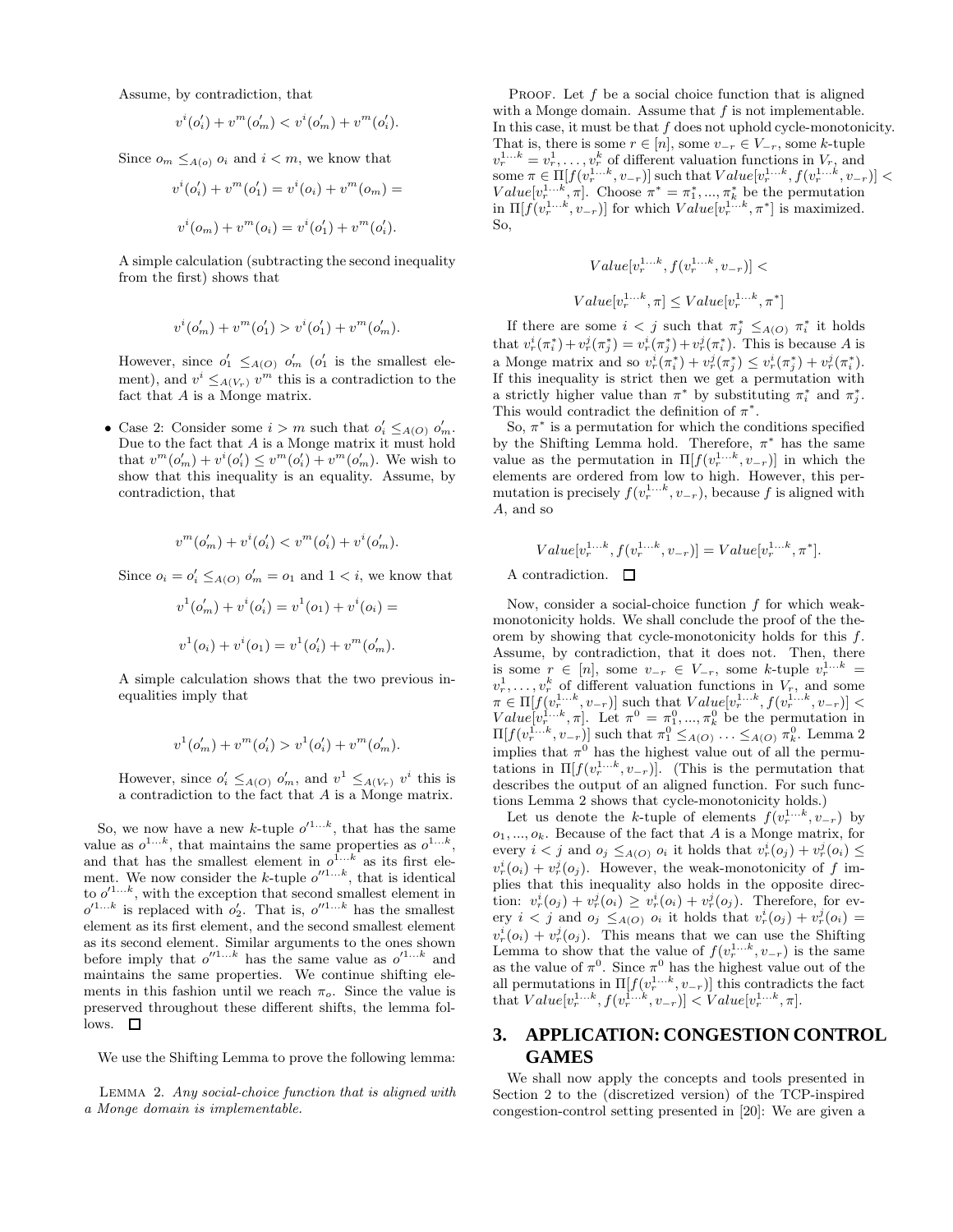graph  $G = (V, E)$ , in which set of vertices V corresponds to non-strategic routers, and the set of edges E corresponds to physical communication links between these routers. For each edge e there is a maximum (integer) number of packets that can traverse that edge simultaneously (i.e., e's capacity), denoted by  $c_e$ . The players are *n* flows 1, ..., *n*, each described by a fixed route  $r_i$  from a source-vertex  $s_i \in V$  to a target-vertex  $t_i \in V$ . Each player i has a private integer value  $d_i$  that represents the number of packets it wishes to transmit.

For every vector of declared values  $d'_1, ..., d'_n$ , the capacity of each edge  $e$  is shared between the flows in the following recursive manner (known as fair queuing [7]): Let  $k_e$  be the number of flows whose routes go through e. If for every such flow *i*  $d'_i \geq \frac{c_e}{k_e}$  (rounded down) then allocate a capacity of  $\frac{c_e}{k_e}$  to each flow whose route traverses *e*. Otherwise, perform the following steps: Let  $d_i'$  be the lowest declared value of a flow that goes through  $e$ . Allocate a capacity of  $d_i'$  to i. Apply fair queuing to share the remaining capacity of  $c_e - d'_i$ between the remaining  $k_e - 1$  flows.

Flows are selfish and wish to maximize their throughput. The utility of flow  $i$  is the minimum of the lowest capacity share it gets (over edges in its route), and  $d_i$ . This corresponds to the number of packets it is able to transmit over its route (a flow does not care whether it is sending  $d_i$  packets or more than  $d_i$  packets). It is known (see [7, 20]) that sharing capacity via fair queuing results in an allocation of capacity shares that maximizes the max-min fairness value.

We shall now prove that it is a dominant strategy for every flow *i* to truthfully report its private value  $d_i$ .

CLAIM 3.1. There is a way to define valuation functions  $v_1, ..., v_n$  for the different flows 1, ..., n such that the congestioncontrol setting in [20] is a Monge domain.

PROOF. For every flow i, we associate the value  $d_i$  with the valuation function  $v_i$  that assigns to every (integer) number of packets  $1 \le a \le M$ , where M is the maximal capacity that can traverse any edge, the value  $-|d_i - a|$ . Now, fix some  $i \in [n]$ , and some profile of declared values of the other flows  $d_{-i}$ . Consider the matrix A in which each row  $r$  corresponds to the outcome in which  $i$  is able to transmit  $r$  packets, each column  $s$  corresponds to the valuation function  $v_s$  (associated with  $d_s$ ), and every entry  $a_{r,s}$  in A equals  $v_s(r)$ . It is easy to show that A is a Monge matrix. Hence, this congestion-control setting can be embedded in a Monge domain.  $\square$ 

Fair queuing can be regarded as a social-choice function f that maps every vector of valuation functions  $v_1, ..., v_n$ (associated with the  $d_i$ s) to an outcome that specifies how the capacity is shared. This function optimizes the max-min fairness value.

Claim 3.2. The max-min fairness optimizing (fair-queuing) function f is aligned with the (congestion-control) Monge domain.

PROOF. Fix some  $i \in [n]$ , and some profile of declared values of the other flows  $d_{-i}$ . Let A be a Monge matrix as defined above. Observe that  $f$  is aligned with the Monge domain (A flow i cannot get a smaller capacity share by reporting a higher  $d_i$ ).  $\Box$ 

The following corollary (from Lemma 2) follows:

COROLLARY 3.3. The fair queuing social-choice function is implementable.

REMARK 3.4. In fact, an examination of the form of alignment of the fair-queuing function reveals that its implementation does not require any payments (payments are constantly  $0$  – flows are neither required to pay the mechanism nor are they paid by the mechanism).

## **4. WEAK AND STRONG MONOTONICITY**

In this section we focus on two important cases of discrete domains: Integer grid domains, and 0/1 domains. We present an interesting example, given by Lan Yu [21], to show that integer grids are not weak-monotonicity domains. We then show, in contrast, that every *strongly*-monotone social choice function defined over an integer grid domain is implementable. We show that the same is true for  $0/1$  domains – while weak-monotonicity is insufficient to guarantee implementability, strong-monotonicity is.

### **4.1 Integer Grid Domains**

### *4.1.1 Integer Grids Are Not Weak-Monotonicity Domains*

Let  $V = V_1 \times \ldots \times V_n$  be a domain of valuation functions defined over a set of outcomes O. We can think of every  $v_i \in$  $V_i$  as a vector in  $R^{|O|}$  specifying a value for every outcome.

DEFINITION 6. A valuation function domain is an integer grid domain if  $V = Z^{|O|} \times \ldots \times Z^{|O|}$ .

That is, an integer grid domain is a domain of valuation functions that can take any combination of integer values. The next proposition, due to Lan Yu [21], shows that an integer grid is not a weak-monotonicity domain. In fact, this example can easily be modified to show that no bounded integer grid domain is a weak-monotonicity domain. By bounded integer grid, we simply mean the discrete cube  $V =$  $\{0, 1, ..., L\}^{n|O|}$  (for some positive integer L).

PROPOSITION 4.1.  $[21]$  There is a social choice function f defined over an integer grid domain that satisfies weakmonotonicity and is not implementable.

PROOF. Consider the following social choice function  $f$ :  $V \rightarrow O$  defined for a single player domain (i.e.,  $V = V_1$ ). There are 3 distinct outcomes  $O = \{a, b, c\}$  and  $V = Z<sup>3</sup>$ .

$$
f(v) = \begin{cases} a & \text{if } \{v(a) \ge v(c) \text{ and } v(a) \ge v(b) + 2\} \\ \text{or } \{v(c) = v(a) + 1 \text{ and } \\ v(c) = v(b) + 2\}, \end{cases}
$$
  

$$
f(v) = \begin{cases} c & \text{if } \{v(c) > v(a) \text{ and } v(c) > v(b)\} \\ \text{and not } \{v(c) = v(a) + 1 \text{ and } \\ v(c) = v(b) + 2\}, \end{cases}
$$
  

$$
b \quad \text{otherwise.}
$$

LEMMA 3. The function  $f$  is weakly-monotone.

PROOF. In order to show that  $f$  is weakly-monotone it is enough to consider the following cases:

**Case 1:** Let  $f(u) = c$ ,  $f(v) = a$ . Assume by contradiction that  $v(a) - v(c) < u(a) - u(c)$ . If  $v(a) \ge v(c)$  and  $v(a) \ge$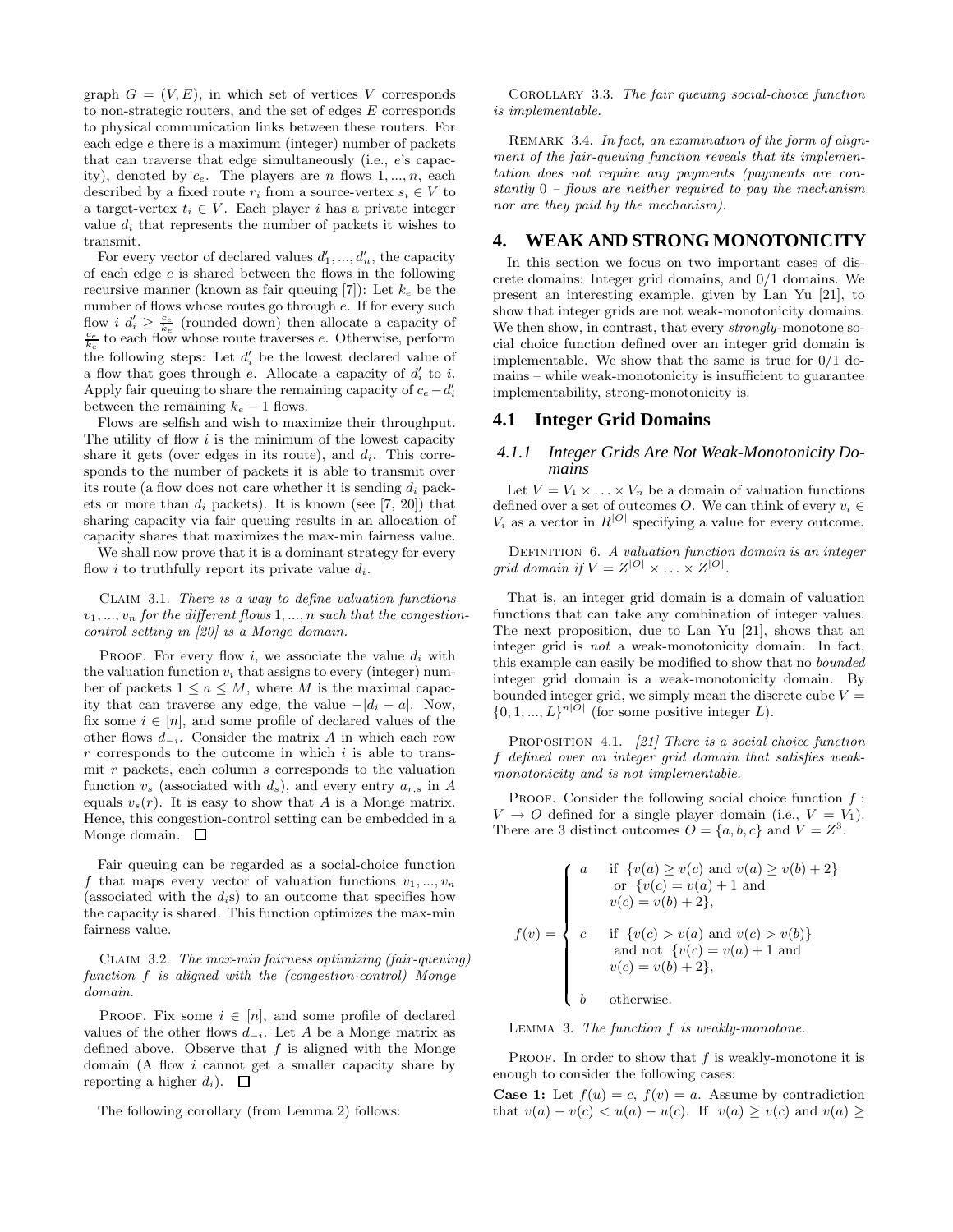$v(b) + 2$ , then  $0 \le v(a) - v(c) < u(a) - u(c)$  implies that  $u(a) > u(c)$ . This contradicts  $f(u) = c$ .

If  $v(c) = v(a) + 1$  and  $v(c) = v(b) + 2$ , then equivalently,  $v(a) = v(c) - 1 = v(b) + 1$ . Now,  $v(a) - v(c) = -1$  $0 \leq u(a) - u(c)$  implies that  $u(a) \geq u(c)$ . Contradicting  $f(u) = c$ .

**Case 2:** Let  $f(u) = b$ ,  $f(v) = a$ . Assume by contradiction that  $v(a) - v(b) < u(a) - u(b)$ . If  $v(a) \ge v(c)$  and  $v(a) \ge$  $v(b) + 2$ , then  $2 \le v(a) - v(b) < u(a) - u(b)$  implies that  $u(a) > u(b) + 2$ . By definition of f, and by the fact that  $f(u) = b \neq a, c$ , we get that  $u(a) < u(c)$  and  $u(c) \leq u(b)$ . In particular,  $u(a) - u(b) < 0$  – a contradiction.

If  $v(c) = v(a) + 1$  and  $v(c) = v(b) + 2$ , then equivalently,  $v(a) = v(c) - 1 = v(b) + 1$ . Now,  $v(a) - v(b) = 1 < u(a) - u(b)$ implies that  $2 \leq u(a) - u(b)$ , and we can proceed as before. **Case 3:** Let  $f(u) = b$ ,  $f(v) = c$ . Assume by contradiction

that  $v(c)-v(b) < u(c)-u(b)$ . Now,  $f(v) = c$ , so  $v(a) < v(c)$ , and  $v(b) < v(c)$ . Clearly,  $0 < v(c) - v(b) < u(c) - u(b)$ , and  $u(b) < u(c)$ . By definition of f, and by the fact that  $f(u) =$  $b \neq a, c, u(c) \leq u(a)$  and  $u(a) < u(b) + 2$ . In particular,  $u(c) < u(b) + 2$ . Therefore,  $u(b) < u(c) < u(b) + 2$ , and so  $u(c) = u(b) + 1$ . Now,  $v(c) - v(b) < u(c) - u(b) = 1$  implies that  $v(c) - v(b) \leq 0$  – a contradiction.  $\Box$ 

To prove that  $f$  is not implementable we show that cyclemonotonicity does not hold for  $f$  (recall that cycle monotonicity is necessary for implementability).

Claim 4.2. f does not uphold cycle-monotonicity.

PROOF. Consider the valuations  $v = (2, 1, 3), u = (1, 0, 1), w =$  is sufficient for implementability.  $(1, 1, 2)$ . By definition of f,  $f(v) = a, f(u) = b, f(w) = c$ . Now  $v(a) - v(c) + w(c) - w(b) + u(b) - u(a) = -1 + 1 - 1 <$  $0. \quad \Box$ 

REMARK 4.3. Observe that f is not strongly-monotone: Let  $v = (2, 1, 3)$  and  $u = (1, 0, 1)$ .  $f(v) = a, f(u) = b$ , and  $v(a) + u(b) = 2 + 0 = 1 + 1 = v(b) + u(a)$ . As we shall see next, this is no coincidence.

#### *4.1.2 Sufficiency of Strong-Monotonicity*

THEOREM 4.4. If  $f: V \to O$  is strongly-monotone and V is an integer grid domain then f is implementable.

PROOF. For every distinct  $b, c \in O$  and  $v_{-i}$  we define:

 $\delta_{bc}^{i}(v_{-i}) = \min \{v'_{i}(b) - v'_{i}(c) \mid v'_{i} \in V_{i} \text{ and } f(v'_{i}, v_{-i}) = b\}$ 

That is, fixing  $v_{-i}$ ,  $\delta_{bc}^{i}(v_{-i})$  is the minimum possible difference between a value for  $b$  and for  $c$  assigned by the same valuation  $v'_i$  (for which f chooses b). Specifically, if  $f(v) = a$ , then  $v_i(a) - v_i(b) \geq \delta_{ab}^i(v_{-i})$  for every  $b \in A$ . W.l.o.g., we shall assume a single player and thus we use the notation  $\delta_{ab}$  instead of  $\delta_{ab}^i(v_{-i})$  (since all monotonicity arguments involve fixing the other players, one can simplify matters by only considering single-player settings).

LEMMA 4. [Triangle Inequality Lemma]

Let  $a, b, c$  be three arbitrary outcomes. If there exists  $u, v$ such that  $f(v) = b$  and  $f(u) = c$  then:  $\delta_{bc} + \delta_{ca} \geq \delta_{ba}$ .

PROOF. Assume by contradiction that:  $\delta_{bc} + \delta_{ca} < \delta_{ba}$ . The domain is an integer grid, and so there must be  $v, u$  such that  $f(v) = b, f(u) = c, v(b) - v(c) = \delta_{bc}$  and  $u(c) - u(a) =$ 

 $\delta_{ca}$ . We can assume w.l.o.g that  $u(c) = v(c)$  (if f is stronglymonotone, then adding a constant to  $v$  does not change the chosen outcome).

Define v' as follows:  $v'(a) = u(a)$ , and  $v'(d) = v(d)$  for any outcome  $d \neq a$ . By strong monotonicity  $f(v') \in \{b, a\},\$ as the only changed value is the value of a. We shall show that  $f(v') = b$ . This is clearly the case if  $u(a) \le v(a)$ . Consider the case that  $v'(a) = u(a) > v(a)$ . Now, if  $f(v') =$ a, and recall that  $f(u) = c$ , and  $u(c) = v(c)$ , so we get that  $v'(a) + u(c) = v'(c) + u(a)$ , thus contradicting strong monotonicity.  $\square$ 

Now we are ready to prove our theorem. Fix an arbitrary outcome  $a \in O$  such that there exists w for which  $f(w) = a$ . Consider the following payment scheme:  $p_d$  is zero if d equals a, and  $p_d = \delta_{da}$ , otherwise. Assume by contradiction that  $f(v) = b$ , and  $f(u) = c$ , but  $v(c) - p_c > v(b) - p_b$ . That is, if the valuation of the player is  $v$ , he might declare  $u$ , in order to increase his utility. Clearly,  $b \neq c$ . By definition:  $v(b) - v(c) \ge \delta_{bc}$ . Now, by rearranging we get that:  $\delta_{bc} \le$  $v(b) - v(c) < p_b - p_c = \delta_{ba} - \delta_{ca}$ . Hence, we get that:  $\delta_{bc}+\delta_{ca} < \delta_{ba}$ , contradicting the Triangle Inequality Lemma. This completes the proof of the theorem.

#### **4.2 0/1-Domains**

DEFINITION 7.  $V = V_1 \times ... \times V_n$  is a 0/1 domain if  $V = \{0, 1\}^{|O|} \times \ldots \times \{0, 1\}^{|O|}.$ 

We show that, as in the case of integer grids, 0/1 domains are not weak-monotonicity domains, but strong-monotonicity

EXAMPLE 4.5. We show a  $0/1$ -domain that is not a weakmonotonicity domain. Consider a single player and 3 outcomes  $O = \{a, b, c\}$ , and the following social choice function:  $f(0, 0, 0) = f(1, 0, 0) = f(0, 0, 1) = f(1, 0, 1) = f(1, 1, 1) =$ a,  $f(1,1,0) = f(0,1,0) = b$ , and  $f(0,1,1) = c$ . It is not hard to verify that f is weakly-monotone. However, it is not cyclic-monotone: Let  $v = (0,0,1), u = (1,1,0), w = (0,1,1).$ Now,  $f(v) = a, f(u) = b, f(w) = c, and v(a) + u(b) + w(c) =$  $0 + 1 + 1 < 1 + 1 + 1 = v(c) + u(a) + w(b).$ 

PROPOSITION 4.6. If  $f: V \rightarrow O$  is strongly-monotone, and  $V$  is the  $0/1$ -domains then  $f$  is implementable.

PROOF. [Sketch] W.l.o.g. we assume a single player setting. Suppose that there exists a negative cycle of length 3 or more (that is, a violation of cycle-monotonicity with at least 3 outcomes). Assume w.l.o.g that this cycle is:  $v^1(a)+v^2(b)+v^3(c)+v^4(d) < v^1(b)+v^2(c)+v^3(d)+v^4(a)$ . In a 0/1-domain, it cannot be the case that the sum in left hand side is 4. So, assume w.l.o.g that  $v^1(a) = 0$ . Now, we shall show that it must be the case that  $v^2(b) + v^3(c) + v^4(d) = 3$ . Assume by contradiction that  $v^2(b) = 0$ . This contradicts strong monotonicity, as  $0 = v^1(a) + v^2(b) > v^1(b) + v^2(a) \ge$ 0. Similarly,  $v^3(c) = v^4(d) = 1$ . But now, if the left hand side equals 3, the right hand side must be equal to 4. By strong monotonicity:  $1 = v^1(a) + v^4(d) > v^1(d) + v^4(a)$ , this can be true only if  $v^1(d) + v^4(a) = 0$ , and in particular  $v^4(a) = 0$ , a contradiction.

### **5. DISCUSSION AND OPEN QUESTIONS**

In this paper we have exhibited the first example of discrete weak-monotonicity domains. We have also presented